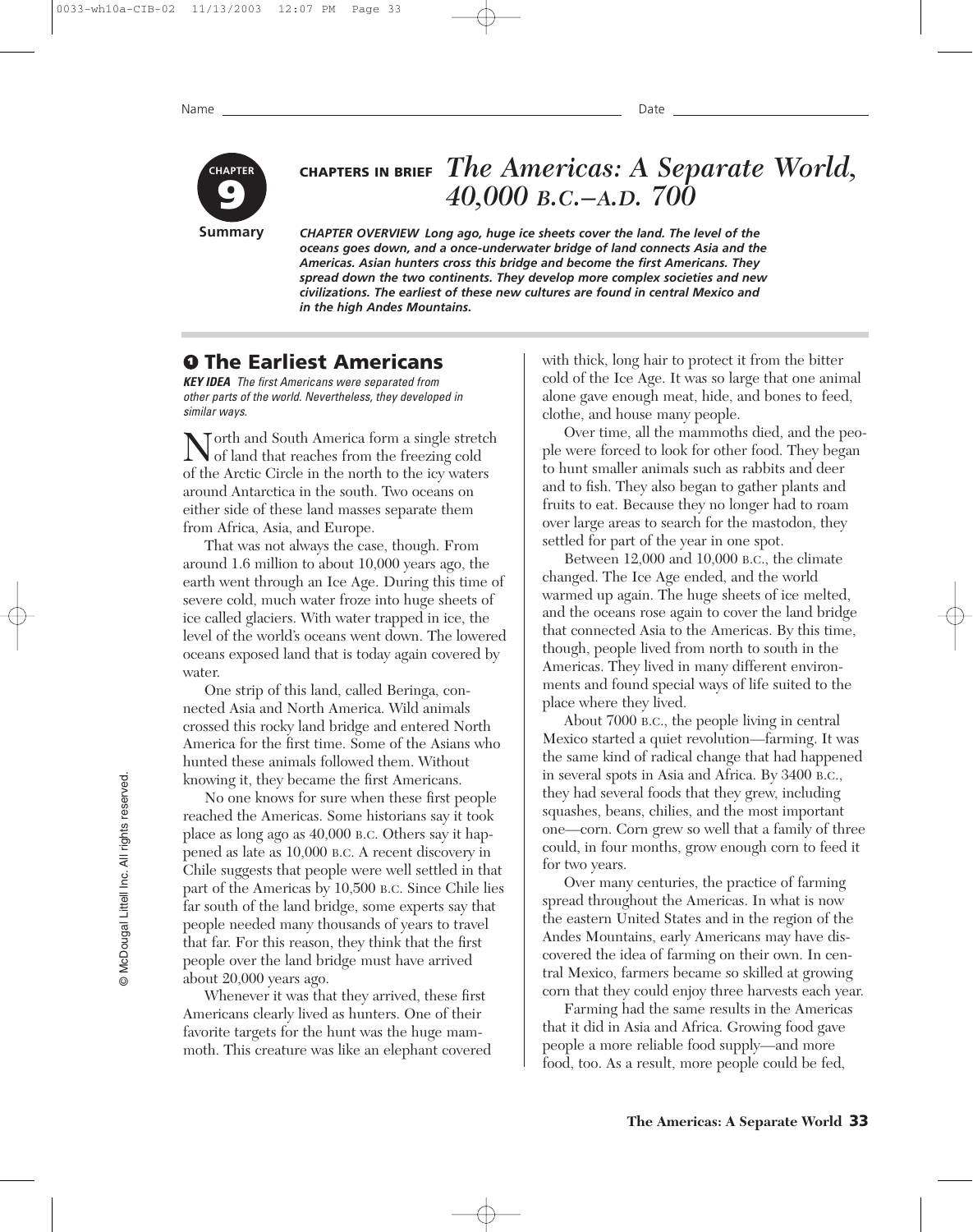they were healthier, and they lived longer. The population grew. Because farmers produced so much food, some people could concentrate on other ways of making a living. They began to work in different arts and crafts or to learn how to build buildings. Some people grew to be rich—to own more than others and to enjoy a higher position in society. Some people became rulers, and others became their subjects.

# **Early Mesoamerican 2 Civilizations**

*KEY IDEA The Olmecs created the first civilization in the Americas. It influenced later civilizations in the area.*

These changes marked the beginnings of more<br>complex societies. The first of the early<br>American sixiliations areas in acuthery Marios American civilizations arose in southern Mexico, an area of hot rain forests. These people are called the Olmecs, and they flourished from about 1200 to 400 B.C. They were an important culture because they had influence on their neighbors and on peoples who lived long after them.

The Olmecs lived along the Gulf Coast of Mexico in a land of dense forests and heavy rains. The land gave them many benefits, though. It had good clay that could be used for pottery, wood and rubber that could be taken from the forest, and stone for building in the mountains to the north. The rivers could be used to move people and goods, and the soil was excellent for growing food.

Archaeologists have found earthen mounds, courtyards, and pyramids built of stones. Standing on top of the mounds were many monuments made of stone. Some are columns, others seem to be altars used in religious ceremonies, and still others are heads. Some of these stone structures are very large and weigh as much as 44 tons.

Researchers are not sure whether the Olmec sites were monuments to rulers or areas important for religious reasons. They do think that the Olmecs had many gods who stood for important forces of nature. The most important god, it seemed, was the jaguar spirit. Many stone monuments show figures that are half human and half jaguar.

The Olmec peoples busily traded with other people to the north and south. In return for the products they made, they received iron ore and different kinds of stone. Along with their trade goods, they spread their culture to other people. For some reason, the Olmecs disappeared around 400 B.C.

Historians still do not understand why. However, their influence lived on.

Another important early culture of Mexico was the Zapotec people. Their home was to the southwest of the Olmecs in a valley that had excellent soil for farming and plenty of rainfall. They began to rise about 1000 B.C. at a site that included stone platforms and temples. A few hundred years later, they developed a kind of writing and a calendar.

About 500 B.C., the Zapotecs began building the first city in the Americas. Called Monte Albán, it grew to hold as many as 25,000 people and lasted as late as A.D. 700. The city was an impressive sight with high pyramids, temples, and palaces made out of stone. It had an observatory that could be used to look at the stars. However, the Zapotec culture also collapsed, and, as with the Olmecs, historians do not know why.

Both of these cultures left their mark on later peoples, though. The jaguar figure of the Olmecs continued to appear in the sculpture and pottery of people who came later. Also, the look of Olmec towns—with pyramids, open space, and huge stone sculptures—was repeated in later times. The Olmecs developed a ritual game played with a ball that also continued to be used in the area.

The Zapotecs also shaped the lives of later peoples. Their way of writing and their calendar based on the movements of the sun—were taken by other groups. The dramatic and beautiful city of Monte Albán also influenced later peoples, who built their own cities in similar ways. These cities combined religious purposes with the needs of the common people who lived in them.

# **Early Civilizations 3 of the Andes**

*KEY IDEA In the rugged landscape of the Andes Mountains, various peoples created their own civilizations.*

Other interesting civilizations arose in the<br>Americas far to the south of the Olmec and<br>Zurates possible This technology in an antipage Zapotec peoples. This took place in an environment that was very harsh—the high Andes Mountains that snake down the western edge of South America. This range of mountains has many peaks that are more than 20,000 feet high.

Toward the northern part of South America, along these mountains, lies the modern country of Peru. In this area, the mountains are steep and very rocky. The area is also very cold, with many